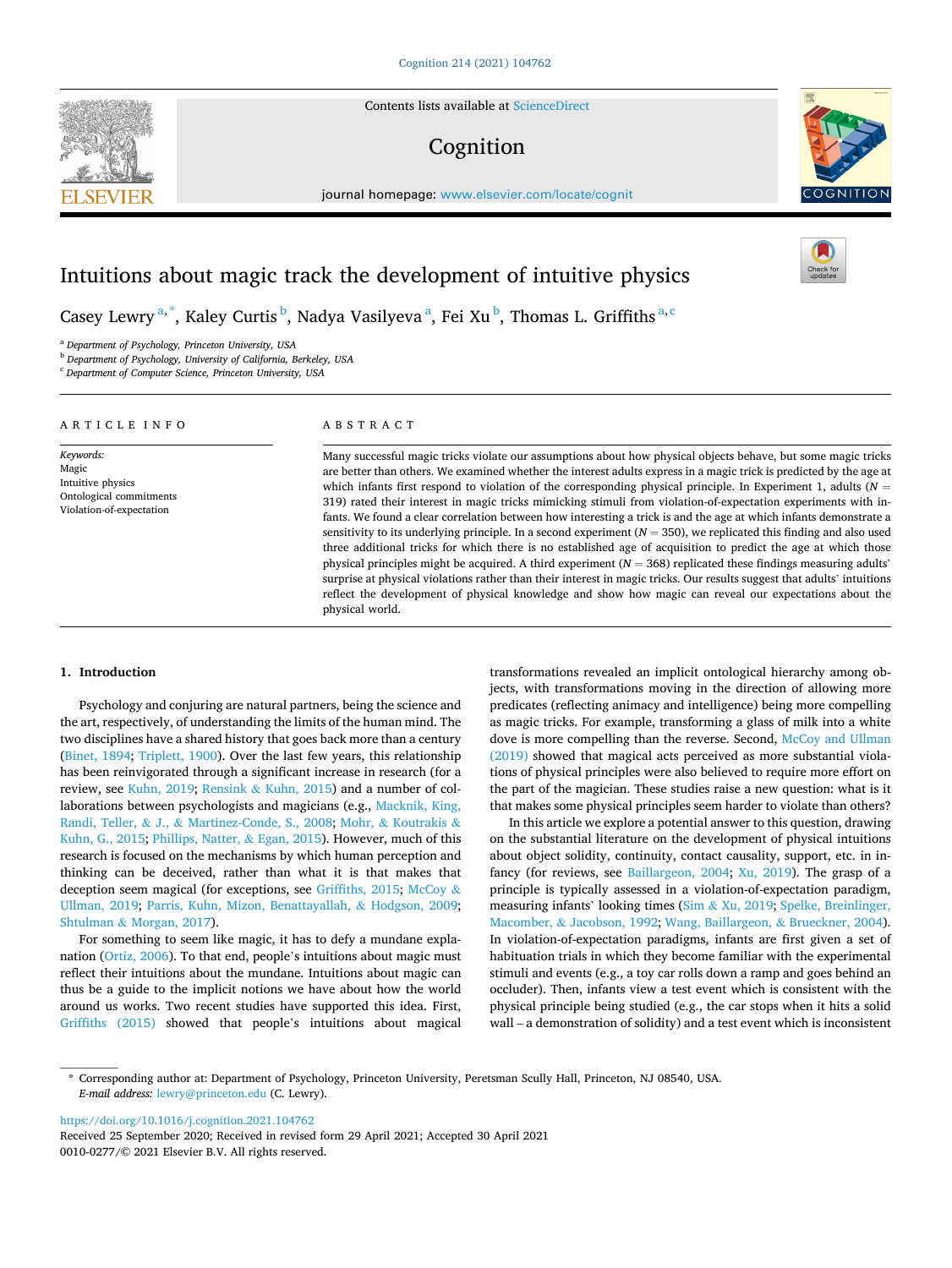with the physical principle (e.g., the car stops at the far end of the solid wall as if it has passed through it  $-$  a violation of solidity). In these studies in the infant literature, longer looking time during inconsistent trials is commonly interpreted to provide evidence for three things: "first, infants possess the expectation being examined; second, they have detected a violation of that expectation; and third, they are surprised by the violation, measured as increased attention or interest" ( $Sim & Xu$  $Sim & Xu$ , [2019,](#page-5-0) p. 155).

However, there is some debate surrounding the extent to which looking time is an accurate measure of surprise. [Wang et al. \(2004\)](#page-6-0) note that when they refer to violation-of-expectation paradigms as measuring infants' surprise, "surprise" is shorthand for a state of attention or interest. While there is wide consensus that a difference in looking time indicates detection of a difference between the two events, some have argued that this attention or interest could be caused by familiarity with the event or prediction of an event, rather than by surprise at a violation of an expectation, thus providing no evidence for an understanding of the physical principle in question (e.g., [Bogartz, Shinskey,](#page-5-0) & Speaker, [1997;](#page-5-0) Jackson & [Sirois, 2009\)](#page-5-0). However, as [Hamlin \(2014\)](#page-5-0) explains, the evidence for infants' surprise at an event is distinct from evidence for infants' prediction of an event, and well-designed research can distinguish between these two interpretations. The studies used in the experiments reviewed here were specifically selected because they conform to best practices in violation-of-expectation research, thus minimizing the concern that they fail to accurately measure infants' surprise through looking times [\(Cohen, 2004\)](#page-5-0). While our findings should be considered in light of this debate about looking time as a measure of infants' surprise and physical reasoning, further discussion is beyond the scope of this paper (for further reading, see [Aslin, 2007; Bogartz et al.,](#page-5-0)  [1997;](#page-5-0) [Hamlin, 2014;](#page-5-0) [Tafreshi, Thompson,](#page-6-0) & Racine, 2014; [Sim](#page-5-0) & Xu, [2019;](#page-5-0) Stahl & [Feigenson, 2015\)](#page-5-0).

Violation-of-expectation experiments suggest a timeline for the acquisition of physical principles based on careful testing of failures (i.e., infants not distinguishing between the expected and unexpected outcomes, measured by their looking time; this lack of difference has been interpreted as the infants not being surprised to see a violation and therefore not yet understanding the physical principle in question) and successes (i.e., infants looking longer at the unexpected outcome than the expected outcome; this difference has been interpreted as surprise to see a violation and therefore understanding of the physical principle) with infants of different ages, these experiments suggest development trajectories in physical intuitions, with infants being sensitive to some physical principles earlier than others and a clear progression in the ages at which sensitivity to different principles emerges (e.g., [Baillargeon,](#page-5-0)  [1999; Spelke et al., 1992](#page-5-0)). Furthermore, there is evidence that alternative explanations, such as development of the visual system, are insufficient to explain why infants appear to "succeed" in demonstrating understanding of physical concepts at certain ages, as infants still "fail" these paradigms even as they demonstrate sensitivity to visual features of the task (e.g., Wang & [Baillargeon, 2008](#page-6-0)).

Prior work has demonstrated similarities between infants' and adults' physical reasoning. For example, [Turk-Browne, Scholl, and Chun](#page-6-0)  [\(2008\)](#page-6-0) argue that habituation trials in infant studies are analogous to habituation trials in adult functional neuroimaging studies since both depend on attenuating interest after repetition and both measure preference for novelty. Along a similar vein, [Strickland and Scholl \(2015\)](#page-5-0)  argue that both infants' and adults' visual processing is structured by representations of event-types (e.g., occlusion, containment). These studies provide evidence that in terms of habituation and visual processing, infants and adults may reason about the physical world similarly. This continuity between results with infants and adults leads us to the hypothesis that the ages at which infants show violation of expectation reactions to an anomalous physical event may provide a clue as to why some magic tricks are better than others. Specifically, we predict that violating principles that infants become sensitive to earlier will make for stronger magic.

We can imagine different causal mechanisms by which the age of acquisition of physical principles could come to be related to adult responses to the violation of those principles. Some principles may be more fundamental because of the evolved architecture of the human mind: we may be innately endowed with a small set of principles about the physical world (e.g., Spelke & [Kinzler, 2007\)](#page-5-0) with those principles that are most fundamental to making sense of physical events being those that emerge earliest. Another possibility is that some physical principles may be more fundamental because abundant statistical evidence in the environment makes those principles easier to learn (e.g., Baillargeon's model of adding physical variables to event types over time; see [Baillargeon, 1998](#page-5-0)) and these principles are strengthened by more statistical evidence from the real world over the course of development. Under either of these mechanisms, or some combination of them, the more entrenched our beliefs are about the physical world – measured by age of acquisition – the more surprising and interesting it is to witness a violation of such beliefs, as in magic tricks. Showing a relationship between age of acquisition and the strength of a magic trick would thus provide further support for the idea that our intuitions about magic reflect the unconscious commitments we have about the world around us.

To evaluate this hypothesis, we conducted three experiments in which people viewed magic tricks and judged how interesting they found each trick to be. The magic tricks mimicked stimuli shown to infants in classic violation-of-expectation experiments (e.g., [Baillargeon,](#page-5-0)  [1995;](#page-5-0) [Spelke et al., 1992\)](#page-5-0), which suggest ages of acquisition for the physical principles underlying each trick. In the first experiment, we compared these ages of acquisition to participants' interest ratings to determine whether there is a relationship. In the second experiment, we replicated the first experiment and also collected interest ratings of three magic tricks for which there is no established age of acquisition. These ratings allowed us to predict ages at which infants might become sensitive to the physical principles underlying these tricks. $\frac{1}{1}$  Finally, these first two studies operationalized infants' looking time as an adult measure by asking for interest ratings. However, as we have discussed, there is some debate over how exactly infants' looking times should be interpreted. For this reason, we ran a third experiment measuring adults' "surprise" at physical events. Using this alternative measure and removing the magical context, we confirmed that adults' interest in magic tricks tracks their surprise at the corresponding anomalous physical events, providing additional evidence for continuity between our approach and the violation-of-expectation paradigm used with infants.

# **2. Experiment 1**

# *2.1. Method*

### *2.1.1. Participants*

Participants in Experiment 1 were 319 adults recruited via Amazon Mechanical Turk. An additional 86 participants were excluded for failing an attention check (described below). Participants were paid at a rate of \$7.50 an hour (i.e., \$1.25 for a 10-min experiment) and participation was restricted to workers in the United States who had completed at least 500 prior tasks with a 95% approval rating. The sample size was selected so as to reach a power greater than 0.95 for the main correlation analysis on the basis of the results of a pilot study with participants on Mechanical Turk.

 $^{\rm 1}$  The reported experiments were approved by the Institutional Review Board at Princeton University under protocol #10859 (Computational Cognitive Science). Experiments 1 and 2 were preregistered and are available at [https://as](https://aspredicted.org/blind.php?x=6b6u84)  [predicted.org/blind.php?x](https://aspredicted.org/blind.php?x=6b6u84)=6b6u84 (Experiment 1) and [https://aspredicted.](https://aspredicted.org/blind.php?x=6dv58v)  [org/blind.php?x](https://aspredicted.org/blind.php?x=6dv58v)=6dv58v (Experiment 2).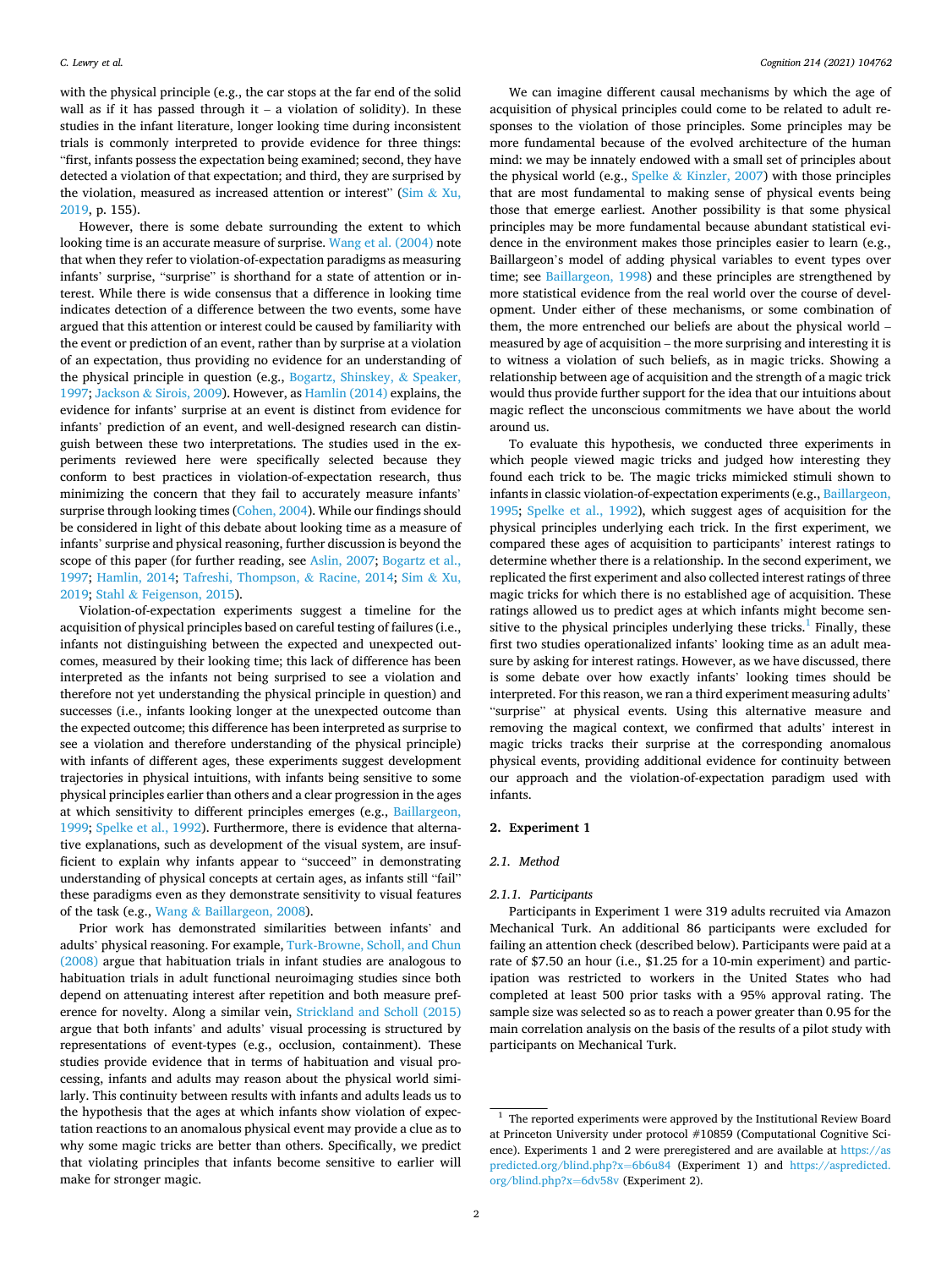# *2.1.2. Materials and procedure*

Participants in all studies completed an online task on Qualtrics. Magic tricks were presented one at a time in a random order, each followed by an interest rating question. For each trick, participants viewed a three-panel picture of the trick accompanied by text describing each panel. Each trick was displayed for ten seconds before an interest rating question – "How interesting is this magic trick?" – was presented. Participants responded on a "1 - Not interesting" to "10 - Very interesting" scale.

The tricks were selected by reviewing the literature on infants' acquisition of physical principles. We carefully selected a set of physical principles and their corresponding suggested ages of acquisition from violation-of-expectation studies based on several selection criteria. We aimed to select studies which: (1) found evidence of an age of acquisition, (2) adhered to best practices in infant research, (3) had similar levels of visual simplicity (e.g., all tricks were presented in grayscale and featured spheres, cylinders, and cubes as the primary object), (4) employed a specific version of the looking-time method consistently, therefore allowing us to test the developmental trajectory in adults without having to delve into the controversy surrounding different ways of employing the looking time methods (e.g., [Bogartz et al., 1997](#page-5-0)), (5) are representative of work standardly reviewed in discussions of physical reasoning in infancy (e.g., [Carey, 2009](#page-5-0)) and textbooks on developmental psychology (e.g., [Siegler, Saffran, Eisenberg,](#page-5-0) & Gershoff, 2020). All ages of acquisition were determined using the earliest age at which there was evidence suggesting that infants could comprehend the physical principle as measured in violation-of-expectation paradigms. For most of the tricks, this age was reported in a published paper, but for two of the tricks (3 and 5), we used ages cited in unpublished manuscripts that were referenced in published work. For some tricks we used three-panel illustrations from the original publications; new illustrations were made for the remaining tricks. Each picture panel was accompanied by text describing a magician's actions (see [Fig. 1](#page-3-0)). We also included an attention check, which had a three-panel picture-and-text format, but replaced some text in the middle panel with instructions to select option 10 as the interest rating. In total, participants in Experiment 1 viewed ten magic tricks and one attention check (see [Table 1](#page-3-0) and supplemental material).

### *2.2. Results*

Supporting our main hypothesis, we found a significant negative correlation between individual participants' interest ratings and age of acquisition for each trick  $(r(317) = -0.16, p < .001)$ . To account for variation across participants, we normalized each participant's interest rating and also found a significant negative correlation between the individual normalized ratings and age of acquisition (*r*(317) = − 0.21, *p <* .001). As a more rigorous way of capturing individual variation, we used the lmerTest library in RStudio [\(Kuznetsova, Brockhoff,](#page-5-0) & Chris[tensen, 2017](#page-5-0); [RStudio, 2020\)](#page-5-0) to fit a multilevel model with age of acquisition as a predictor of interest rating, with random intercepts and slopes for each participant. The model showed that age of acquisition was a significant predictor ( $\beta = -0.16$ ,  $t = -10.91$ ,  $p < .001$ ), providing evidence that the age at which a physical principle was acquired offers information about how interesting a magic trick is. As an additional analysis using the same multilevel model, we re-ran the regression by item, predicting mean ratings for each trick from the acquisition age (see [Fig. 2\)](#page-3-0). To give a sense for the effect size, the correlation between the average ratings and the age of acquisition was  $r(8) = -0.59$ .<sup>2</sup>

Inspection of Experiment 1 in [Fig. 2](#page-3-0) shows that Tricks 3 and 5, the tricks for which we used ages cited in unpublished manuscripts, deviate most significantly from the negative linear relationship. For this reason, we conducted follow-up exploratory analyses using only published ages. This resulted in changing the age of acquisition for Trick 3 from 3 months to 4.5 months and removing Trick 5 from analyses. With these changes, we again found a significant negative correlation between raw interest ratings and age of acquisition  $(r(317) = -0.16, p < .001)$ , and between normalized interest ratings and age of acquisition  $(r(317)) =$ − 0.21, *p <* .001). In addition, the magnitude of the correlation between averaged ratings and age of acquisition increased  $(r(7) = -0.63)$ , and age of acquisition remained a significant predictor of rating when ages cited in manuscripts were removed from the multilevel model ( $\beta$  = − 0.15, *t* = − 10.23, *p <* .001). Taken together, these results suggest that the earlier a physical principle is learned, the more interesting its violations are in the context of magic tricks. We aimed to replicate this effect in Experiment 2.

## **3. Experiment 2**

#### *3.1. Method*

### *3.1.1. Participants*

Participants in Experiment 2 were 350 adults recruited via Prolific.<sup>3</sup> An additional 50 participants were excluded for failing an attention check. Participants were paid at a rate of \$7.50 an hour and participation was restricted to workers in the United States who had completed at least 100 prior tasks with a 95% approval rating.

#### *3.1.2. Materials and procedure*

Experiment 2 materials and procedures were the same as Experiment 1, with two changes. First, the age acquisition of Trick 3 was changed from 3 months to 4.5 months, consistent with the earliest *published* results (Needham & [Baillargeon, 1993](#page-5-0)). Second, the stimuli included three exploratory tricks that were presented alongside the other tricks, but analyzed separately. These included Trick 5, which was removed from our main analyses because there was no published evidence of an age of acquisition for the relevant principle, and two additional tricks for which there was no published age of acquisition (see [Table 1](#page-3-0) and supplemental material).

# *3.2. Results*

By only using tricks for which there is a published age of acquisition, we were able to replicate the findings of Experiment 1 in which we removed manuscript ages (see [Fig. 3](#page-4-0)). For the nine tricks earmarked for our main analyses, we found a significant negative correlation between participants' raw interest ratings and age of acquisition (*r*(348) = − 0.19, *p <* .001) and normalized interest ratings and age of acquisition (*r*(348) = − 0.25, p *<* .001). A multilevel model with age of acquisition as a predictor of rating and random intercepts and slopes for each participant revealed a significant main effect of age of acquisition ( $\beta = -0.16$ ,  $t =$ − 12.88, *p <* .001). The observed relationship between average ratings and age of acquisition was still strong  $(r(7) = -0.63)$ .

Next, we calculated the means of the three tricks for which there is no published age of acquisition. Trick 5 received a mean rating of 3.56 (CI  $=$  [3.33, 3.78]), Trick 11 received a mean rating of 4.35 (CI = [4.12, 4.59]), and Trick 12 received a mean rating of  $6.43$  (CI =  $[6.19, 6.67]$ ).

 $2$  We focus on effect size rather than statistical significance here because there are only ten observations, an intrinsic result of the limited number of studies on physical intuitions in infants. With ten observations, the Pearson correlation would need to exceed 0.8 for an experiment to have a power of 0.95 for detecting it.

<sup>&</sup>lt;sup>3</sup> Recruitment for Experiment 2 was changed to Prolific due to data quality issues experienced on Mechanical Turk. In piloting Experiment 2 on Mechanical Turk, we found that only 61% of participants passed the attention check used in Experiment 1, suggesting a higher incidence of bots or unfocused workers at the time of the study. This change has the added benefit of replicating with a slightly different population.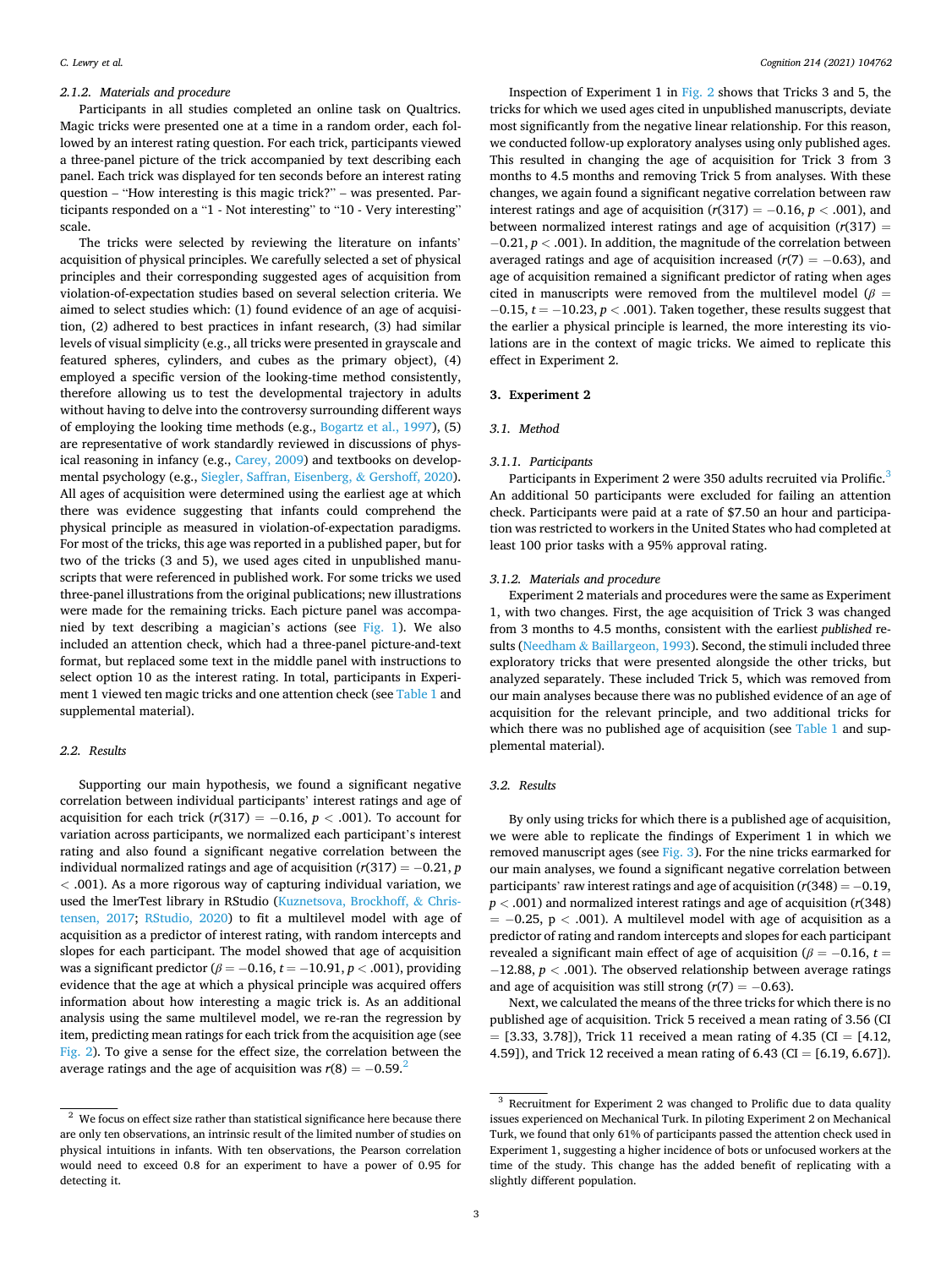<span id="page-3-0"></span>

Fig. 1. Example of a trick shown to participants. [Aguiar and Baillargeon \(1999\)](#page-5-0) report that the physical principle underlying this trick is understood by 2.5month-olds.

#### **Table 1**

Ages of acquisition and sources of stimuli used in Experiment 1.

| Trick<br>number | Age of acquisition<br>(months) | Source                                      |
|-----------------|--------------------------------|---------------------------------------------|
| 1               | 2.5                            | Spelke et al., 1992                         |
| $\mathfrak{D}$  | 2.5                            | Aguiar & Baillargeon, 1999                  |
| $3*$            | 3 (Exp. 1); 4.5                | Needham & Baillargeon, 1992 (m.s. cited in  |
|                 | (Exps. 2, 3)                   | Needham & Baillargeon, 1993); Needham &     |
|                 |                                | Baillargeon, 1993                           |
| 4               | 3.5                            | Baillargeon & DeVos, 1991                   |
| $5*$            | 5 (Exp. 1); N/A                | Baillargeon, Raschke, & Needham, 1994 (m.s. |
|                 | (Exps. 2, 3)                   | cited in Baillargeon, 1995)                 |
| 6               | 6.5                            | Leslie & Keeble, 1987; Oakes, 1994          |
| 7†              | 6.5                            | Baillargeon, Needham, & DeVos, 1992         |
| 8               | 7.5                            | Hespos & Baillargeon, 2001                  |
| 9               | 8.5                            | Aguiar & Baillargeon, 1998                  |
| 10              | $12 \overline{ }$              | Wang, Baillargeon, & Paterson, 2005         |
| $11*$           | N/A                            | Spelke et al., 1992                         |
| $12*$           | N/A                            | Spelke et al., 1992                         |

In Experiments 2 and 3, the age of acquisition for Trick 3 was adjusted to 4.5 months, Trick 5 was removed from main analyses, and Tricks 11 and 12 were added.

In the original study, a finger pushes a smiley-faced box to the edge of a striped platform. In our version (see Appendix), a hand lowers a plain gray box to the edge of a plain platform. These features were changed so they would not be more visually salient than other tricks.

The linear regression model based on the main set of nine tricks was used to predict the ages of acquisition of these additional tricks from their average interest ratings. Assuming that the relationship between age of acquisition and ratings is linear, our model predicts that sensitivity to Trick 5 would be acquired at  $9.61$  months (CI = [5.18, 14.05]), Trick 11 at 7.57 months (CI = [4.91, 10.23]), and Trick 12 at 2.26 months (CI = [− 2.29, 6.82]).

# **4. Experiment 3**

#### *4.1. Method*

# *4.1.1. Participants*

Participants in Experiment 3 were 368 adults recruited via Prolific. An additional 32 participants were excluded for failing an attention check. Participants were paid at a rate of \$7.50 an hour and participation was restricted to workers in the United States who had completed at least 100 prior tasks with a 95% approval rating.

# *4.1.2. Materials and procedure*

Experiment 3 comprised two between-subjects conditions. In the *interest* condition ( $N = 180$ ), materials and procedures were the same as Experiment 2. In the *surprise* condition  $(N = 188)$ , participants were asked "How surprising is this event?" and responded on a "1 - Not surprising" to "10 - Very surprising" scale. The *surprise* condition contained no references to magic and instructed participants that they would be



**Fig. 2.** Results of Experiments 1 (left) and 2 (right): mean normalized participant interest ratings plotted against the age of acquisition of each magic trick, and the best fit line from Pearson regression analysis. Error bars indicate 95% CI.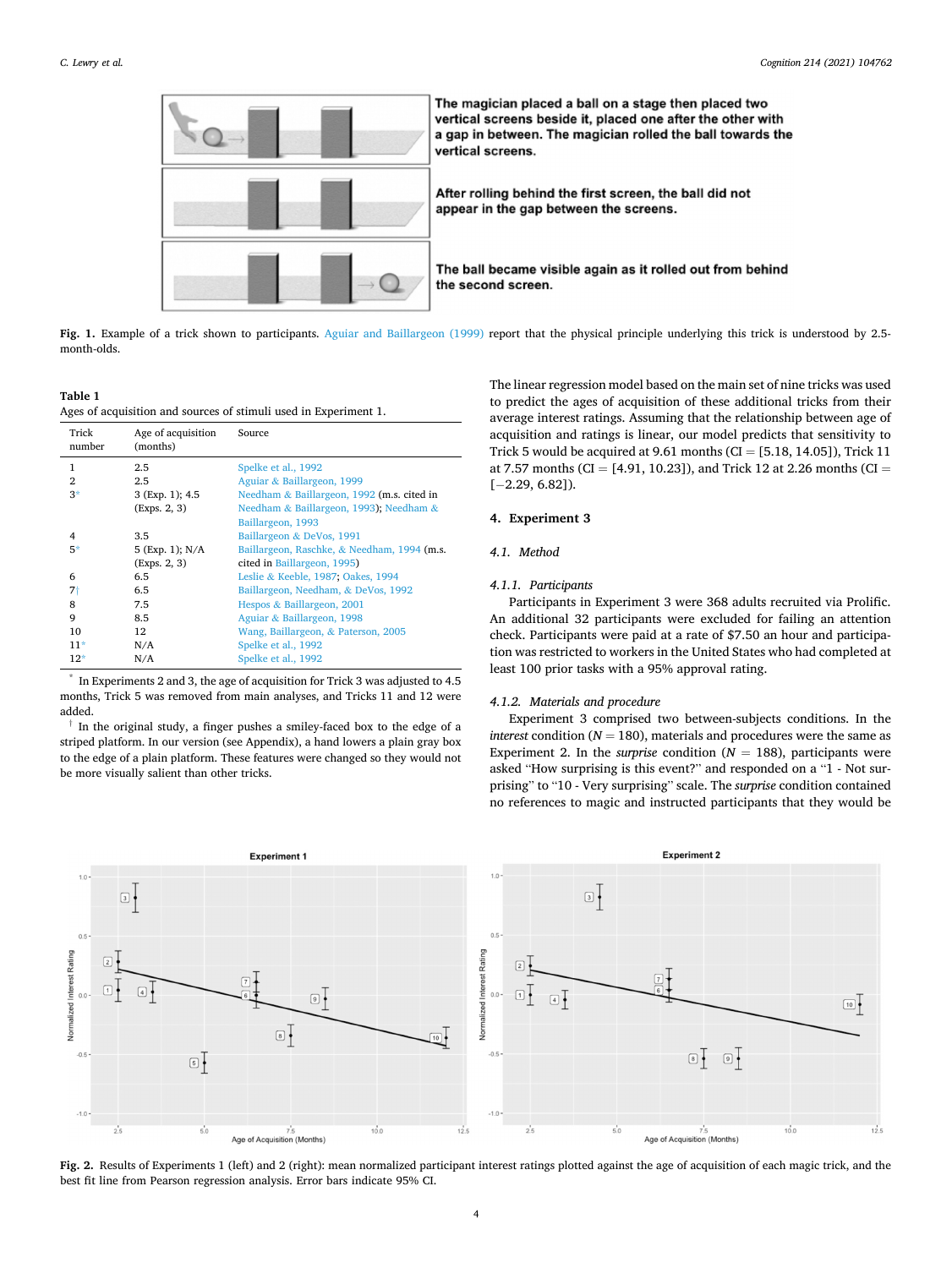<span id="page-4-0"></span>

**Fig. 3.** Results of Experiments 3 for the *interest* and *surprise* conditions: mean normalized participant interest ratings plotted against the age of acquisition of each magic trick, and the best fit line from Pearson regression analysis. Error bars indicate 95% CI.

presented with a series of physical events and that we would like to know how surprising it would be to see each of these events actually occur.

#### *4.2. Results*

By including surprise ratings as a dependent variable in addition to interest ratings, we were able to directly replicate the findings of Experiment 2 and demonstrate that they extend to ratings of surprise, a term which may better reflect infant violation-of-expectation measures. For the nine tricks earmarked for our main analyses, we found a significant negative correlation between participants' raw interest ratings and age of acquisition (*interest*: *r*(178) = − 0.19, *p <* .001; *surprise*: *r*   $(186) = -0.18$ ,  $p < .001$ ) and normalized interest ratings and age of acquisition (*interest*: *r*(178) = − 0.26, *p <* .001; *surprise*: *r*(186) = − 0.26, *p <* .001). A multilevel model with age of acquisition as a predictor of rating and random intercepts and slopes for each participant revealed a significant main effect of age of acquisition (*interest:*  $\beta = -0.17$ ,  $t =$ − 9.82, *p <* .001; *surprise: β* = − 0.17, *t* = − 9.09, *p <* .001). The observed relationship between average ratings and age of acquisition was still strong (*interest:*  $r(7) = -0.61$ ; *surprise:*  $r(7) = -0.66$ ).

Next, we calculated the means of the three tricks for which there is no published age of acquisition. In the *surprise* condition, Trick 5 received a mean rating of 5.54 (CI = [5.13, 5.94]; *interest: M* = 3.34, CI = [3.01, 3.68]), Trick 11 received a mean rating of 5.82 (CI = [5.43, 6.22]; *interest:*  $M = 4.03$ ,  $CI = [3.69, 4.36]$ , and Trick 12 received a mean rating of 7.27 (CI = [6.89, 7.66]; *interest:*  $M = 6.38$ , CI = [6.03, 6.72]). The linear regression model based on the main set of nine tricks was used to predict the ages of acquisition of these additional tricks from their average interest ratings. Assuming that the relationship between age of acquisition and ratings is linear, our model for the *surprise* condition predicts that sensitivity to Trick 5 would be acquired at 8.44 months (CI = [5.27, 11.61]; *interest:* 9.37 months, CI = [4.92, 13.82]), Trick 11 at 7.70 months (CI = [5.07, 10.32]; *interest:* 7.87 months, CI = [4.85, 10.89]), and Trick 12 at 3.96 months (CI = [1.10, 6.83]; *interest:* 2.71 months,  $CI = [-1.65, 7.07]$ .

# **5. Discussion**

age at which children become sensitive to the physical principles which underlie the tricks, as suggested by violation-of-expectation studies. In Experiment 1, we found evidence of a relationship between age of acquisition and interest ratings such that the most interesting magic tricks were those which violate the physical principles learned earliest in infancy, and vice versa. In Experiment 2, we replicated these findings with published ages of acquisition and were able to predict the ages of physical principles for which there is not yet evidence in the literature. In Experiment 3, we again replicated these findings and found that they extend beyond the magical context to ratings of surprisingness of physical events, which may more closely parallel infant violation-ofexpectation paradigms.

Our results contribute to the growing literature demonstrating the ways in which magic can help us understand aspects of cognition beyond perception. Asking participants a simple question about how interesting they find a magic trick recapitulates the time course of the development of physical expectations. Although the literature on infant physical reasoning suggests that we commit to physical expectations rapidly – for example, all of the tricks we tested are thought to be typically understood within the first year of life<sup>4</sup> – the order in which we likely acquire them can still be parsed using adults' intuitions. This finding is consistent with other results showing that early intuitions about the world persist into adulthood in many domains (e.g., [Keil, 2011;](#page-5-0) [Lombrozo,](#page-5-0)  Kelemen, & [Zaitchik, 2007;](#page-5-0) Shtulman & [Harrington, 2016\)](#page-5-0). One tantalizing implication is that we may be able to use adults' intuitions to guide infant research.

Of course, our predictions for the ages of acquisition of the additional tricks in Experiments 2 and 3 are estimates based on an assumed linear relationship and are most informative when considered relative to the other principles tested. Future work could provide more evidence for these predictions and the relationship between age of acquisition and magic trick interest by testing, using an infant violation-of-expectation paradigm, at what age infants acquire the physical principles underlying our additional tricks. This paradigm would provide additional support that magic is a useful tool for furthering our understanding of infant cognition.

In order to connect distant dots across development we have bridged different experimental paradigms: infant studies assessing looking time, on the one hand, and adult interest and surprise ratings, on the other hand. In both infant violation-of-expectation tasks and in the present experiments, the aim is to measure the clearest expression of interest that each participant group can provide. Since infants cannot verbally communicate, researchers rely on whatever indications of engagement with a task that infants can provide; in younger infants and most violation-of-expectation publications, this is looking time. In some studies with older infants, this is their physical exploration of an object that has violated a physical principle (e.g.,  $Sim & Xu, 2017$  $Sim & Xu, 2017$ ). These dependent variables – looking time or engagement with an object – are taken by researchers to be an indication of infants' interest in and surprise at an expectation-violating event. Adults, on the other hand, are capable of providing a more direct measure of interest: self-reporting. We have therefore used participants' reported interest in magic tricks and surprise at physical violations.

As mentioned in the introduction, we can imagine different mechanisms by which age of acquisition and adult intuitions might be related. The first is consistent with the view that the development of physical intuitions is strongly shaped by innate constraints (e.g., [Spelke et al.,](#page-5-0)  [1992;](#page-5-0) Spelke & [Kinzler, 2007\)](#page-5-0). Under this view, the age of acquisition might reflect the strength of those constraints, a factor that has enduring influences even into adulthood. The second mechanism instead emphasizes the role of learning. Under this view, the reason some physical

We explored whether adults' interest in magic tricks is related to the

<sup>4</sup> However, as noted in the Introduction, there is debate surrounding violation-of-expectation paradigms which test understanding of these phenomena. Our results should be considered in light of this debate.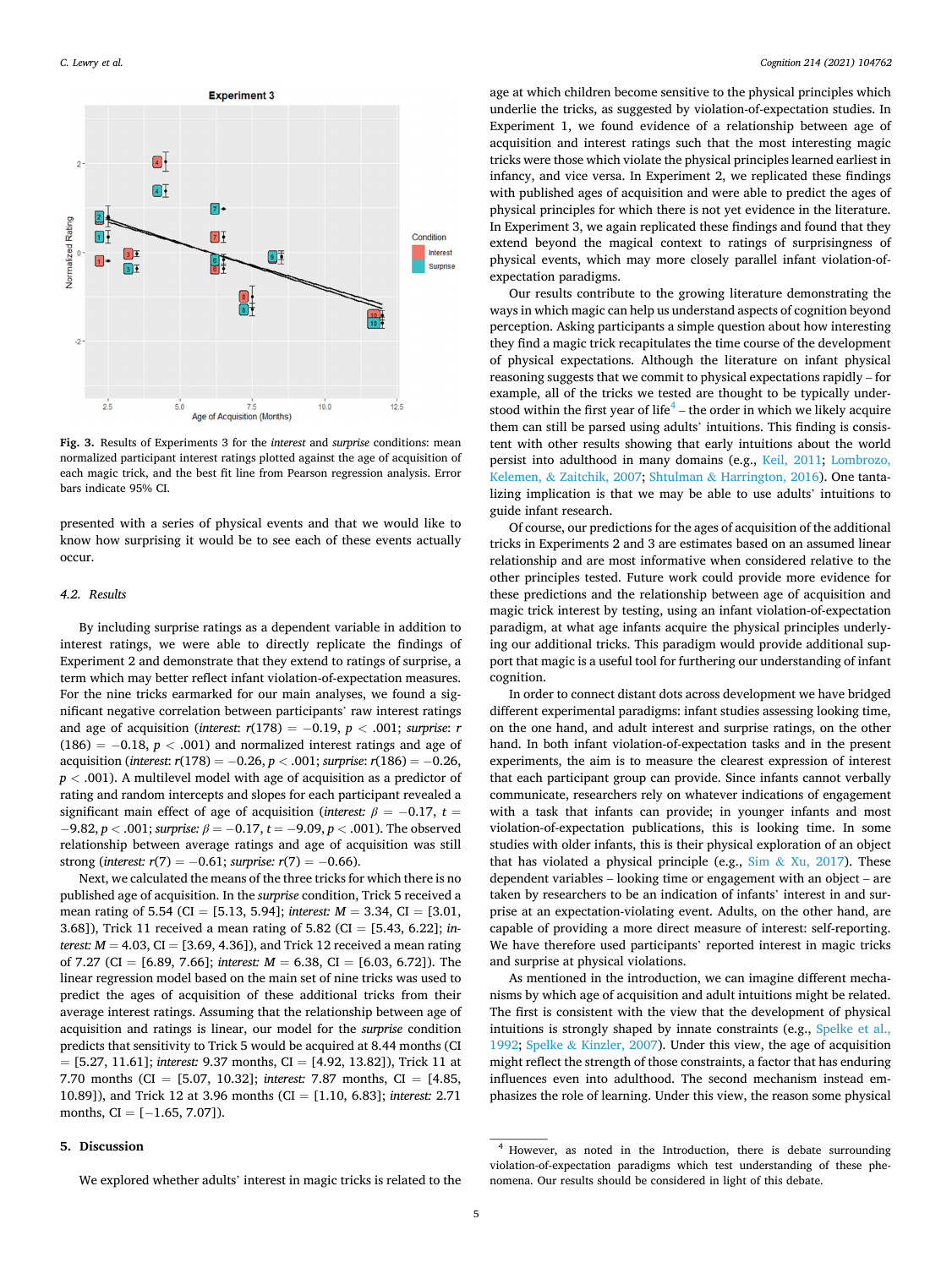<span id="page-5-0"></span>principles are acquired earlier is the abundance of statistical evidence in the world in favor of those principles. Age of acquisition thus tracks a property of the world – the extent to which the principle is manifest, something that we might expect to correlate with the extent to which it seems immutable. Teasing apart these two possible mechanisms is an intriguing direction for future research.

Beginning in infancy, our observations of the world around us quickly turn into expectations. We expect that solid objects cannot pass through one another, that things cannot teleport to another location, and so on. As researchers, we can learn when infants develop these expectations by measuring whether they look longer at events in which physical laws are violated. In a similar way, as we have shown, adults' interest in magic tricks allows us to measure their assumptions about physical objects. Since magic tricks, like stimuli in developmental research, go against what we typically see in everyday life, they allow us to discover our ontological commitments.

## **Open practices**

All data and stimuli have been made publicly available via the Open Science Framework and can be accessed at [https://osf.io/pj3uh/?](https://osf.io/pj3uh/?view_only=57a7ce2eca9c434fbd5bdb814df25278)  view\_only=[57a7ce2eca9c434fbd5bdb814df25278.](https://osf.io/pj3uh/?view_only=57a7ce2eca9c434fbd5bdb814df25278) Both experiments were preregistered and can be accessed at [https://aspredicted.](https://aspredicted.org/blind.php?x=6b6u84)  [org/blind.php?x](https://aspredicted.org/blind.php?x=6b6u84)=6b6u84 (Experiment 1) and [https://aspredicted.](https://aspredicted.org/blind.php?x=6dv58v)  [org/blind.php?x](https://aspredicted.org/blind.php?x=6dv58v)=6dv58v (Experiment 2).

# **Funding**

This research did not receive any specific grant from funding agencies in the public, commercial, or not-for-profit sectors.

## **Declaration of Competing Interest**

None.

### **Appendix A. Supplementary data**

Supplementary data to this article can be found online at [https://doi.](https://doi.org/10.1016/j.cognition.2021.104762)  [org/10.1016/j.cognition.2021.104762](https://doi.org/10.1016/j.cognition.2021.104762).

#### **References**

- Aguiar, A., & Baillargeon, R. (1998). Eight-and-a-half-month-old infants' reasoning about containment events. *Child Development, 69*(3), 636–653. [https://doi.org/10.1111/](https://doi.org/10.1111/j.1467-8624.1998.tb06234.x)  [j.1467-8624.1998.tb06234.x.](https://doi.org/10.1111/j.1467-8624.1998.tb06234.x)
- Aguiar, A., & Baillargeon, R. (1999). 2.5-month-old infants' reasoning about when objects should and should not be occluded. *Cognitive Psychology, 39*(2), 116–157. [https://doi.org/10.1006/cogp.1999.0717.](https://doi.org/10.1006/cogp.1999.0717)
- Aslin, R. N. (2007). What's in a look? *Developmental Science, 10*(1), 48–53. [https://doi.](https://doi.org/10.1111/j.1467-7687.2007.00563.x)  [org/10.1111/j.1467-7687.2007.00563.x.](https://doi.org/10.1111/j.1467-7687.2007.00563.x)
- [Baillargeon, R. \(1995\). Physical reasoning in infancy. In M. S. Gazzaniga \(Ed.\),](http://refhub.elsevier.com/S0010-0277(21)00181-5/rf0020) *The cognitive neurosciences* (pp. 181–[204\). Cambridge, MA: MIT Press.](http://refhub.elsevier.com/S0010-0277(21)00181-5/rf0020)
- Baillargeon, R. (1998). Infants' [understanding of the physical world. In M. Sabourin,](http://refhub.elsevier.com/S0010-0277(21)00181-5/optj87eLWLcaO)  F. Craik, & M. Robert (Eds.), *[Biological and cognitive aspects: 2](http://refhub.elsevier.com/S0010-0277(21)00181-5/optj87eLWLcaO)*. *Advances in psychological science* (pp. 503–[529\). Psychology Press/Erlbaum \(UK\) Taylor](http://refhub.elsevier.com/S0010-0277(21)00181-5/optj87eLWLcaO) & [Francis.](http://refhub.elsevier.com/S0010-0277(21)00181-5/optj87eLWLcaO)
- Baillargeon, R. (1999). Young infants' expectations about hidden objects: A reply to three challenges. *Developmental Science, 2*(2), 115–132. [https://doi.org/10.1111/](https://doi.org/10.1111/1467-7687.00061) [1467-7687.00061](https://doi.org/10.1111/1467-7687.00061).
- Baillargeon, R. (2004). Infants' physical world. *Current Directions in Psychological Science, 13*(3), 89–94.<https://doi.org/10.1111/j.0963-7214.2004.00281.x>.
- Baillargeon, R., & DeVos, J. (1991). Object permanence in young infants: Further evidence. *Child Development, 62*(6), 1227–1246. [https://doi.org/10.1111/j.1467-](https://doi.org/10.1111/j.1467-8624.1991.tb01602.x) [8624.1991.tb01602.x.](https://doi.org/10.1111/j.1467-8624.1991.tb01602.x)
- Baillargeon, R., Needham, A., & DeVos, J. (1992). The development of young infants' intuitions about support. *Early Development and Parenting, 1*(2), 69–78. [https://doi.](https://doi.org/10.1002/edp.2430010203)  [org/10.1002/edp.2430010203](https://doi.org/10.1002/edp.2430010203).
- [Baillargeon, R., Raschke, H., & Needham, A. \(1994\).](http://refhub.elsevier.com/S0010-0277(21)00181-5/rf0050) *Should objects fall when placed on or [against other objects? The development of young infants](http://refhub.elsevier.com/S0010-0277(21)00181-5/rf0050)' reasoning about support*. [Unpublished manuscript.](http://refhub.elsevier.com/S0010-0277(21)00181-5/rf0050)
- [Binet, A. \(1894\). Psychology of prestidigitation. In](http://refhub.elsevier.com/S0010-0277(21)00181-5/rf0055) *Annual report of the Board of Regents of the Smithsonian Institution*[. Washington, DC: U.S. Government Printing Office](http://refhub.elsevier.com/S0010-0277(21)00181-5/rf0055).
- Bogartz, R. S., Shinskey, J. L., & Speaker, C. J. (1997). Interpreting infant looking: The event set × event set design. *Developmental Psychology, 33*(3), 408. [https://doi.org/](https://doi.org/10.1037/0012-1649.33.3.408)  [10.1037/0012-1649.33.3.408.](https://doi.org/10.1037/0012-1649.33.3.408)
- Carey, S. (2009). *The origin of concepts*[. Oxford University Press](http://refhub.elsevier.com/S0010-0277(21)00181-5/rf0065).
- Cohen, L. B. (2004). Uses and misuses of habituation and related preference paradigms. *Infant and Child Development: An International Journal of Research and Practice, 13*(4), 349–352. <https://doi.org/10.1002/icd.355>.
- Griffiths, T. L. (2015). Revealing ontological commitments by magic. *Cognition, 136*, 43–48. [https://doi.org/10.1016/j.cognition.2014.10.019.](https://doi.org/10.1016/j.cognition.2014.10.019)
- Hamlin, J. K. (2014). The conceptual and empirical case for social evaluation in infancy. *Human Development, 57*(4), 250–258. <https://doi.org/10.1159/000365120>.
- Hespos, S. J., & Baillargeon, R. (2001). Infants' knowledge about occlusion and containment events: A surprising discrepancy. *Psychological Science, 12*(2), 141–147. [https://doi.org/10.1111/1467-9280.00324.](https://doi.org/10.1111/1467-9280.00324)
- Jackson, I., & Sirois, S. (2009). Infant cognition: Going full factorial with pupil dilation. *Developmental Science, 12*(4), 670–679. [https://doi.org/10.1111/j.1467-](https://doi.org/10.1111/j.1467-7687.2008.00805.x)  [7687.2008.00805.x.](https://doi.org/10.1111/j.1467-7687.2008.00805.x)
- Keil, F. C. (2011). Science starts early. *Science, 331*(6020), 1022–1023. [https://doi.org/](https://doi.org/10.1126/science.1195221)  [10.1126/science.1195221](https://doi.org/10.1126/science.1195221).
- Kuhn, G. (2019). *[Experiencing the impossible: The science of magic](http://refhub.elsevier.com/S0010-0277(21)00181-5/rf0100)*. Cambridge, MA: The MIT Pres
- Kuznetsova, A., Brockhoff, P. B., & Christensen, R. H. B. (2017). lmerTest package: Tests in linear mixed effects models. *Journal of Statistical Software, 82*(13). [http://dx.doi.](http://dx.doi.org/10.18637/jss.v082.i13)  [org/10.18637/jss.v082.i13.](http://dx.doi.org/10.18637/jss.v082.i13)
- Leslie, A. M., & Keeble, S. (1987). Do six-month-old infants perceive causality? *Cognition, 25*(3), 265–288. [https://doi.org/10.1016/S0010-0277\(87\)80006-9.](https://doi.org/10.1016/S0010-0277(87)80006-9)
- Lombrozo, T., Kelemen, D., & Zaitchik, D. (2007). Inferring design: Evidence of a preference for teleological explanations in patients with Alzheimer's disease. *Psychological Science, 18*(11), 999–1006. [https://doi.org/10.1111/j.1467-](https://doi.org/10.1111/j.1467-9280.2007.02015.x)  [9280.2007.02015.x.](https://doi.org/10.1111/j.1467-9280.2007.02015.x)
- Macknik, S. L., King, M., Randi, J., Teller, T., & J., & Martinez-Conde, S.. (2008). Attention and awareness in stage magic: Turning tricks into research. *Nature Reviews Neuroscience, 9*(11), 871–879.<https://doi.org/10.1038/nrn2473>.
- McCoy, J., & Ullman, T. (2019). Judgments of effort for magical violations of intuitive physics. *PLoS One, 14*(5), 1–11. [https://doi.org/10.1371/journal.pone.0217513.](https://doi.org/10.1371/journal.pone.0217513)
- Mohr, C., & Koutrakis, N.m, & Kuhn, G.. (2015). Priming psychic and conjuring abilities of a magic demonstration influences event interpretation and random number generation biases. *Frontiers in Psychology, 5*, 1542. [https://doi.org/10.3389/](https://doi.org/10.3389/fpsyg.2014.01542) [fpsyg.2014.01542](https://doi.org/10.3389/fpsyg.2014.01542).
- Needham, A., & Baillargeon, R. (1992). *[Reasoning about support relations in 3-month-old](http://refhub.elsevier.com/S0010-0277(21)00181-5/rf0140)  infants*[. Unpublished manuscript.](http://refhub.elsevier.com/S0010-0277(21)00181-5/rf0140)
- Needham, A., & Baillargeon, R. (1993). Intuitions about support in 4.5-month-old infants. *Cognition, 47*(2), 121–148. [https://doi.org/10.1016/0010-0277\(93\)90002-](https://doi.org/10.1016/0010-0277(93)90002-D) [D.](https://doi.org/10.1016/0010-0277(93)90002-D)
- Oakes, L. M. (1994). Development of infants' use of continuity cues in their perception of causality. *Developmental Psychology, 30*(6), 869–879. [https://doi.org/10.1037/0012-](https://doi.org/10.1037/0012-1649.30.6.869)  [1649.30.6.869.](https://doi.org/10.1037/0012-1649.30.6.869)
- Ortiz, D. (2006). *[Designing miracles. Creating the illusion of impossibility](http://refhub.elsevier.com/S0010-0277(21)00181-5/rf0155)*. El Dorado Hills: [CA: A-1 MagicalMedia.](http://refhub.elsevier.com/S0010-0277(21)00181-5/rf0155)
- Parris, B. A., Kuhn, G., Mizon, G. A., Benattayallah, A., & Hodgson, T. L. (2009). Imaging the impossible: An fMRI study of impossible causal relationships in magic tricks. *Neuroimage, 45*(3), 1033–1039. [https://doi.org/10.1016/j.](https://doi.org/10.1016/j.neuroimage.2008.12.036)  [neuroimage.2008.12.036.](https://doi.org/10.1016/j.neuroimage.2008.12.036)
- Phillips, F., Natter, M. B., & Egan, E. J. (2015). Magically deceptive biological motion—The French drop sleight. *Frontiers in Psychology, 6*, 371. [https://doi.org/](https://doi.org/10.3389/fpsyg.2015.00371) [10.3389/fpsyg.2015.00371.](https://doi.org/10.3389/fpsyg.2015.00371)

Rensink, R. A., & Kuhn, G. (2015). A framework for using magic to study the mind. *Frontiers in Psychology, 5*, 1508. [https://doi.org/10.3389/fpsyg.2014.01508.](https://doi.org/10.3389/fpsyg.2014.01508)

RStudio Team. (2020). *RStudio: Integrated development for R*. PBC, Boston, MA: RStudio. [http://www.rstudio.com/.](http://www.rstudio.com/)

- Shtulman, A., & Harrington, K. (2016). Tensions between science and intuition across the lifespan. *Topics in Cognitive Science, 8*(1), 118–137. [https://doi.org/10.1111/](https://doi.org/10.1111/tops.12174)  [tops.12174](https://doi.org/10.1111/tops.12174).
- Shtulman, A., & Morgan, C. (2017). The explanatory structure of unexplainable events: Causal constraints on magical reasoning. *Psychonomic Bulletin & Review, 24*(5), 1573–1585.<https://doi.org/10.3758/s13423-016-1206-3>.
- [Siegler, R. S., Saffran, J., Eisenberg, N., & Gershoff, E. T. \(2020\).](http://refhub.elsevier.com/S0010-0277(21)00181-5/rf0190) *How children develop*  [\(6th ed.\). Macmillan Learning: Worth Publishers.](http://refhub.elsevier.com/S0010-0277(21)00181-5/rf0190)
- Sim, Z. L., & Xu, F. (2017). Infants preferentially approach and explore the unexpected. *British Journal of Developmental Psychology, 35*(4), 596–608. [https://doi.org/](https://doi.org/10.1111/bjdp.12198) [10.1111/bjdp.12198](https://doi.org/10.1111/bjdp.12198).
- [Sim, Z. L., & Xu, F. \(2019\). Another look at looking time: Surprise as rational statistical](http://refhub.elsevier.com/S0010-0277(21)00181-5/optv4kP4xzd6N)  inference. *[Topics in Cognitive Science, 11](http://refhub.elsevier.com/S0010-0277(21)00181-5/optv4kP4xzd6N)*(1), 154–163.
- Spelke, E. S., Breinlinger, K., Macomber, J., & Jacobson, K. (1992). Origins of knowledge. *Psychological Review, 99*(4), 605–632. [https://doi.org/10.1037/0033-](https://doi.org/10.1037/0033-295X.99.4.605) 205 X.99
- Spelke, E. S., & Kinzler, K. D. (2007). Core knowledge. *Developmental Science, 10*(1), 89-96. https://doi.org/10.1111/j.1467-7687.2007.00569
- Stahl, A. E., & Feigenson, L. (2015). Observing the unexpected enhances infants' learning and exploration. *Science, 348*(6230), 91–94. [https://doi.org/10.1126/science.](https://doi.org/10.1126/science.aaa3799)  [aaa3799.](https://doi.org/10.1126/science.aaa3799)
- Strickland, B., & Scholl, B. J. (2015). Visual perception involves event-type representations: The case of containment versus occlusion. *Journal of Experimental Psychology: General, 144*(3), 570. <https://doi.org/10.1037/a0037750>.